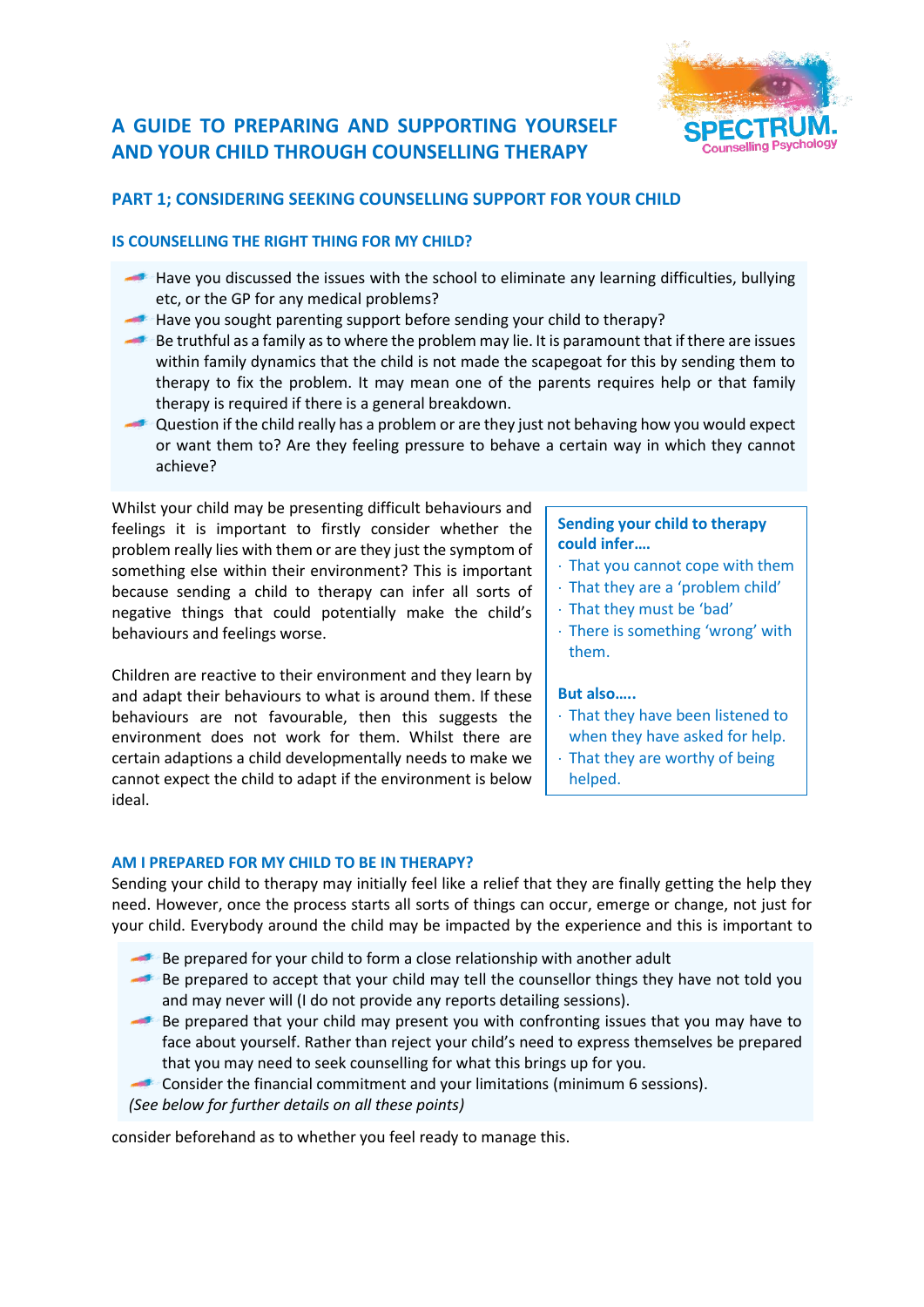# **HOW DO I KNOW IF THERAPY IS WHAT MY CHILD NEEDS?**

Therapy can be a daunting process for a young person and as mentioned above, it can infer a lot of negative things for your child if it is not right for them. It can also be a huge relief for them to be getting the right help. You know your child best.

### **Reasons for considering counselling**

- There has been a sudden change in their behaviour
- There has been a specific incident that they don't appear to have resolved.
- They have expressed difficulties and asked for help

## **HOW CAN I SUPPORT MY CHILD BEFORE CONSIDERING THERAPY?**

- Firstly, don't be worried you are not qualified to deal with bigger issues. You are their parent and they should get the most comfort from you.
- Be available for them to talk to you openly.
- Allow them to feel free to talk without showing undue worry or concern. It will be containing for them to see you can handle their feelings.
- Don't be scared by some of things they say or do, they may be experimenting to gauge and learn how people react.
- Respect and acknowledge what they have told you but set boundaries and teach them what is an appropriate way to express their feelings.
- If they continue to express distress/anger/anxiety etc, then ask them if they feel they need some help.
- Whilst offering advice may be the solution it can also be disempowering if it does not come from a place of complete understanding. Accept that what works for you may not work for your child. So ask them what they may need from you to help them.
	- *"You have told me you are unhappy/anxious/angry and need help. Sometimes parents don't always know how best to help….is there anything you want from me that will help?"*
- Your child may not know what they need and so reassure them that this is ok.
	- "*I know sometimes you may feel lots of things inside but not have the words to say what they are all about."*
- This will help them to feel like you understand their struggle*.*

If all of the above factors have been considered and tried and your child still presents with difficulties then this may be the point to consider therapy.

# **PART 2; PREPARING YOUR CHILD FOR THERAPY HOW DO I SUGGEST THERAPY TO MY CHILD?**

*"I know somebody who may be able to help you with the way you feel, maybe to work out why you feel the way you do and how I then might be able to help you."*

#### **Be honest with them**

- Don't play therapy down by saying it's a place to play and have fun and to make a new friend. This will be very confusing for them as to why they are there.
- Tell them that it is a safe place just for them to express themselves without worry about how others may react.
- Tell them that they don't have to worry about what to say as sometimes feelings can be expressed through play or art and that I will support them with this.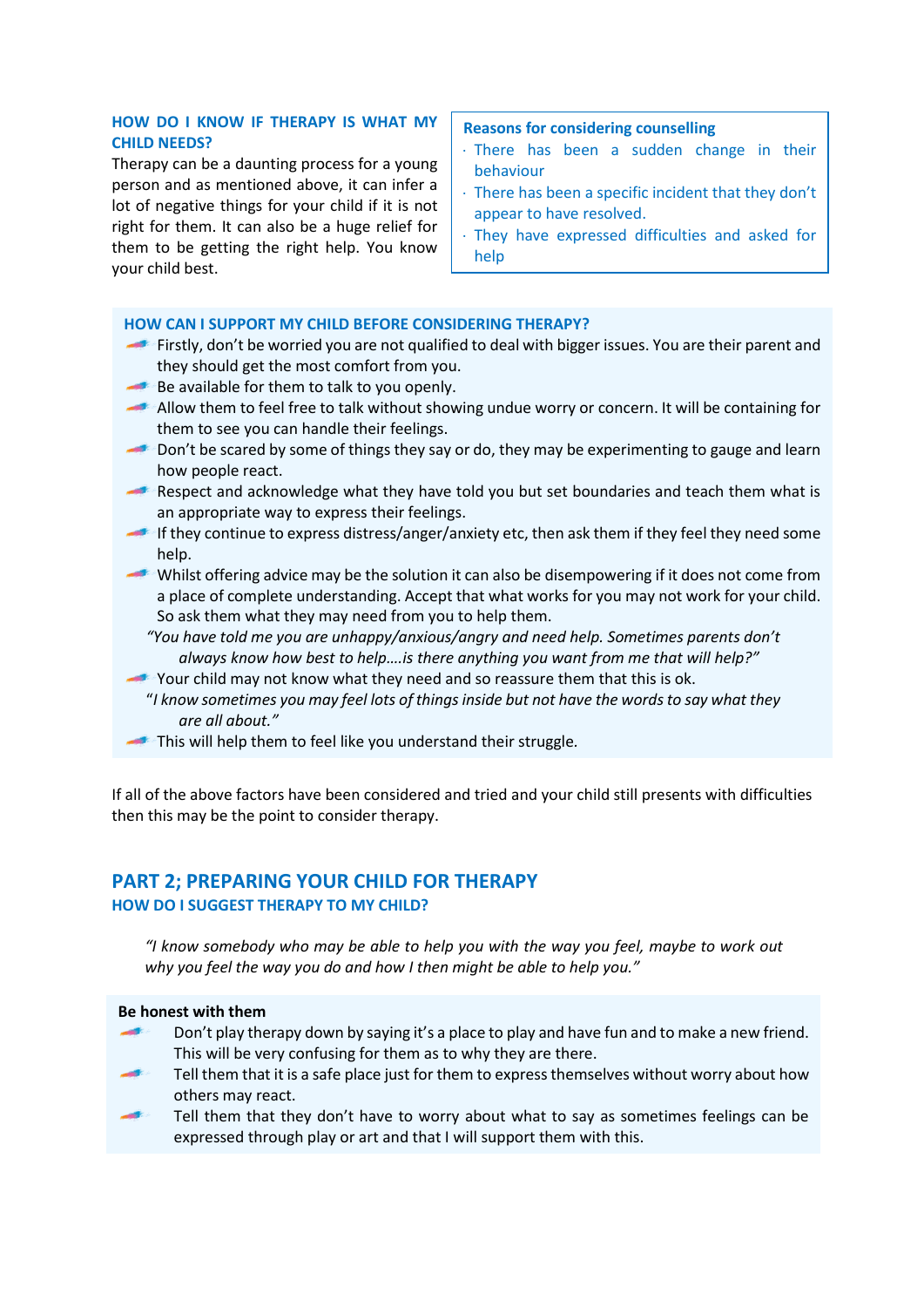#### **HOW WILL MY CHILD'S THERAPY WORK?**

When considering Spectrum for your child's counselling there are several factors in terms of the way

I work. I am fundamentally guided by the BPS Code of Ethics, by chosen theoretical orientations and by professional experience. As mentioned at the start, it is important the parents are aware of these factors and consider their own capacity to work with them before therapy begins. Whilst other therapists may work slightly differently we all create a structure we feel most comfortable working with.

- **CORE PRINCIPLES**
- **Confidentiality**
- **Transparency** –
- All discussions with parents are disclosed to the child.
- **Child-Centered**
	- I work with their agenda, not the parents.

Normal social rules do not apply in therapy

- $\cdot$  I work at their pace
- Child has full autonomy about being in the session or leaving.
- Child has full autonomy over what they do in the room

## Financial commitment

Through experience I now initially ask for a minimum of 6 sessions commitment, although there could be many more. This is enables us to establish a trusting relationship, to do some therapeutic work and potentially end effectively. Some good work can be done in this time but it is important for us to know beforehand if this needs to be in place. It can be detrimental for the child if they have to be withdrawn from counselling prematurely without preparation.

Ideally you will be able to fund for us to continue working together until it is felt between all of us that sufficient progress has been made, or the child chooses to withdraw. Throughout the process, I will engage the child in discussions about their progress and thoughts about continuing.

# Confidentiality.

Confidentiality is a fundamental principle of all counselling, regardless of age. It enables a client to feel they can say everything they need to without concern about the impact it may have on themselves or others.

I do not produce any written reports of sessions for the parents and do not feedback what happens in each session.

Once I have obtained the relevant information from the parents beforehand there will be minimal contact between us until leading up to session 6.

Whilst your child may be very young and they may not understand cognitively or consciously what confidentiality means, I have witnessed first-hand the impact when it is breached and can cause a breakdown in the process. Whilst I respect and appreciate the needs of the parents to know what is happening with their child so they can help them, counselling can only work if they feel safe enough to explore their world knowing it won't be shared.

Invariably with very young children little of relevance is said but an unconscious process is explored through play and art that enables them to find their voice at home. With older children, they have the capacity to consider what and why they are withholding from parents. If something significant is said I will work with the child to ascertain why they can't tell you and help facilitate a way that they can, with their consent. Breaching confidentiality can only be done if I believe your child is at risk of serious harm or will harm another person. If this were the case, there are clear Child protection procedures I will go through.